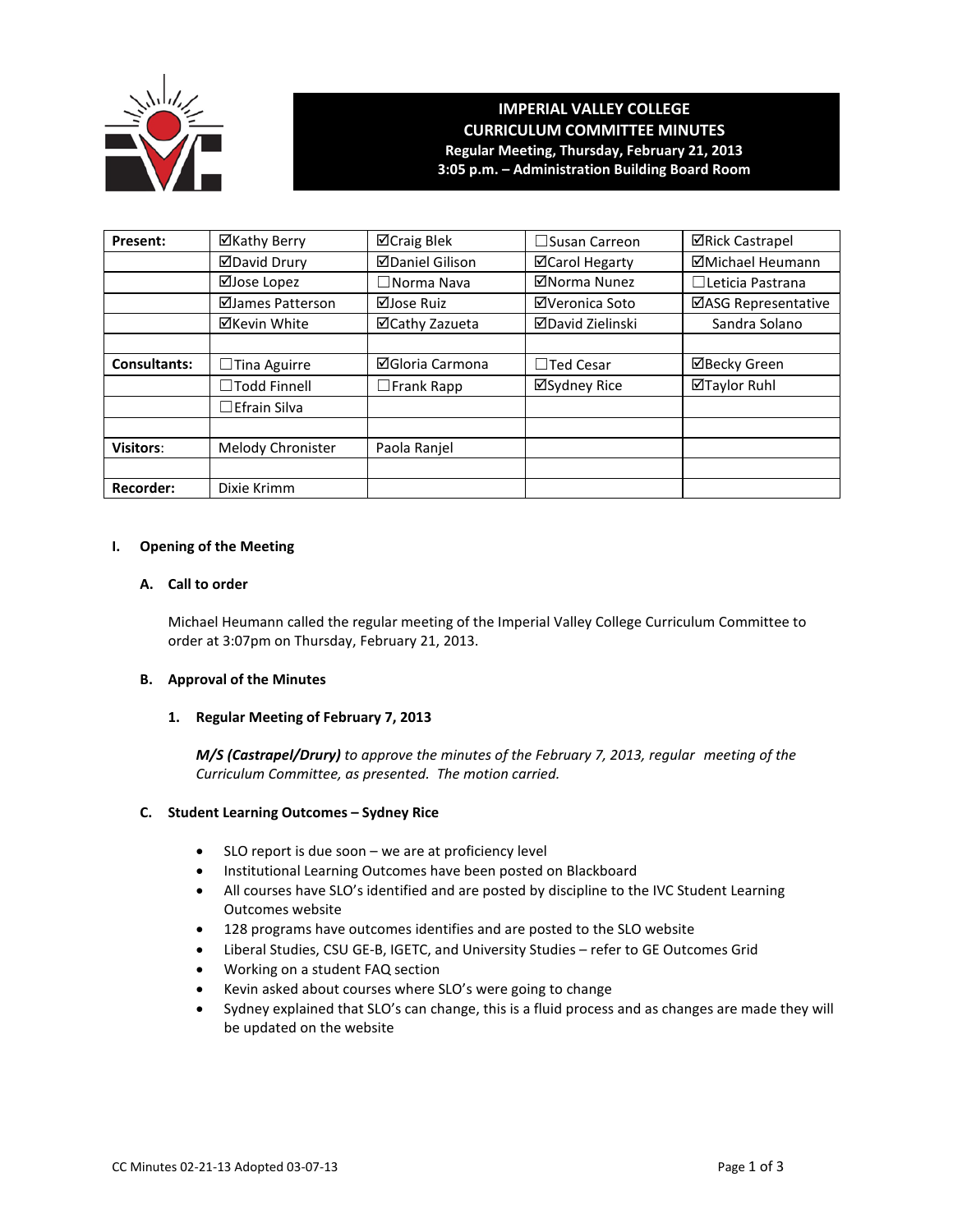# **II. Action Items**

**A. New Rubrics READ (Reading) FILM (Film Studies)**

> *M/S (Patterson/Drury) to approve the addition of the course rubrics Reading (READ) and Film Studies (FILM), effective 2013 - 2014. The motion carried.*

- James Patterson explained that the recommendation for the new rubrics came from the English Department. The FILM rubric would be included in the Humanities department under Carol Hegarty. The minimum qualifications for teaching Film Studies are different from ENGL/HUM.
- He will be developing a new freshman level course in Film Studies.
- Reading also has different minimum qualifications and will now align with the Chancellor's Office discipline list.

#### **III. Discussion Items**

### **1. DE Subcommittee**

- David Zielinski the plan is to redesign the current DE committee, they would advise or make recommendations to the curriculum committee. The DE committee would generate approvals and forward to the curriculum committee; the addendum process would remain mostly the same with an additional step.
- Kathy Berry we must assure that there is quality and follow the course outline of record. The extra step will be to make sure we adhere to the quality.
- Michael Heumann since the DE addendum is outdated we should consider using CurricUNET to hold the addendum data; the capacity to do it is in the system.
- James Patterson The English department has been having discussions on offering hybrid courses, he asked if it would be appropriate to put together a separate addendum that would address hybrid specifically, or revise the document to cover hybrid more effectively.
- Kathy Berry for hybrid courses, 51% of the course instruction must be in the classroom
- Michael Heumann determination is that the DE committee will provide updates to the curriculum committee.

### **2. Course Caps**

- Michael Heumann one of the FCMAT recommendations talks about increasing caps. This committee will be the place to start discussion. What are the ways that we can increase caps that will not adversely affect the instruction in the classroom?
- Kathy Berry there is also the issue of areas where caps are too high. Chairs were asked to look at their caps. Caps are sometimes set by what a room will hold; this will need to change. Caps must be set based on pedagogical reasons.
- Kevin White suggested having chairs ask in their department meetings to determine where cap changes were appropriate; maybe do a survey of other colleges to see if there is a standard.
- Kathy Berry the development of program pathways will help assure that courses are offered conducive to student completion.
- Kathy Berry we are planning to bring in a portable that can seat 60-80 students
- Michael Heumann asked the committee to bring back reports from their department meetings to the next curriculum meeting.